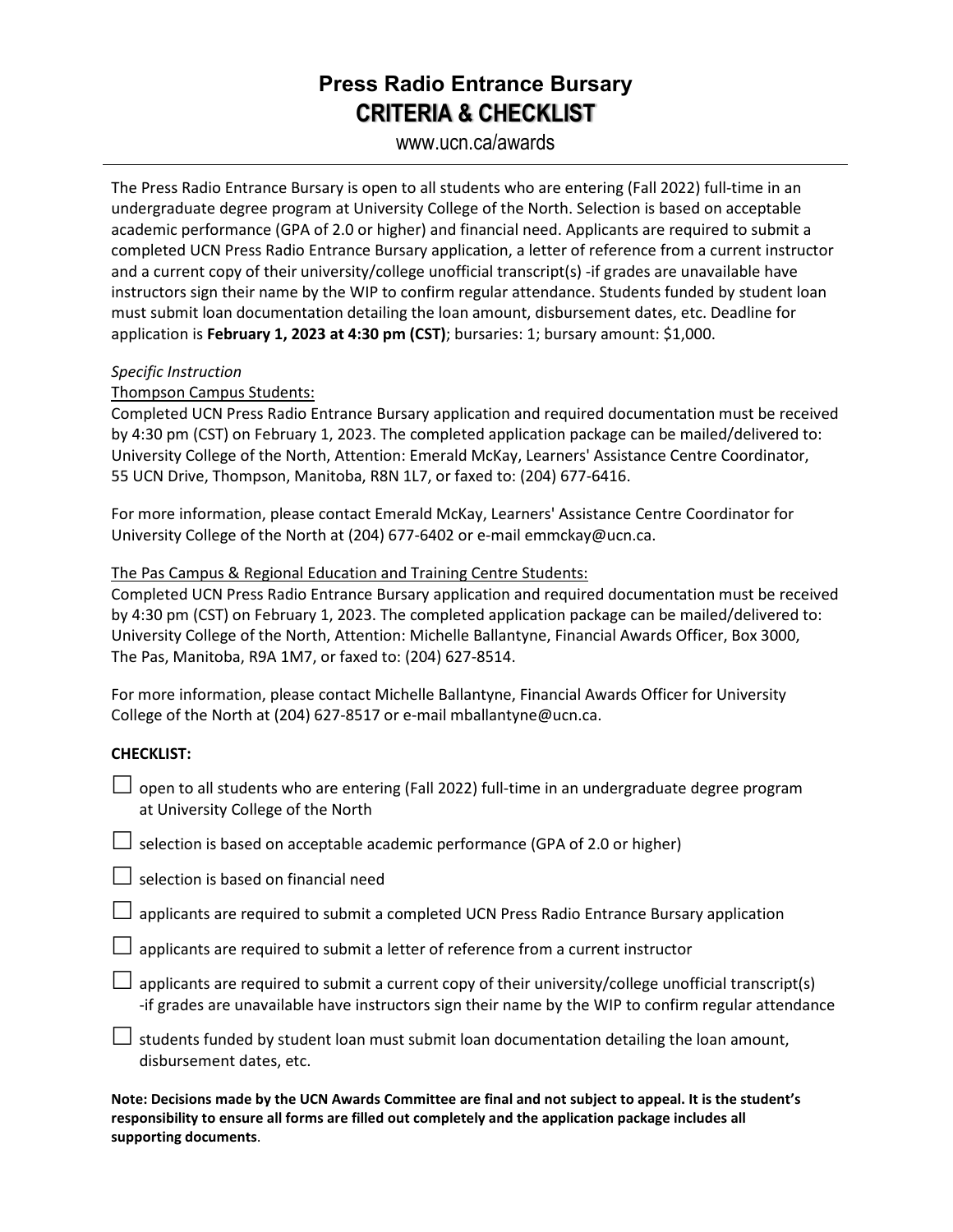

**The Pas Campus & Regional Education and Training Centre Students** Michelle Ballantyne, Financial Awards Officer Box 3000, The Pas, Manitoba, R9A 1M7 Phone: (204) 627-8517 Fax: (204) 627-8514 Toll-free: 1-866-627-8500 Extension: 8517

#### **Thompson Campus Students**

Emerald McKay, Learners' Assistance Centre Coordinator 55 UCN Drive, Thompson, Manitoba, R8N 1L7 Phone: (204) 677-6402 Fax: (204) 677-6416 Toll-free: 1-866-677-6450 Extension: 6402

# **Award, Bursary & Scholarship Application**

| Name of award applying for:<br>Date: $(yyy/mm/dd)$<br><b>Press Radio Entrance Bursary</b><br>PERSONAL INFORMATION<br>Social insurance number:<br>Student number:<br>First name:<br>Last name:<br>Date of birth: (yyyy/mm/dd)<br>Gender:<br>Marital status:<br>Single $\Box$ Married $\Box$ Common-law $\Box$ Separated, divorced, widowed<br>Permanent mailing address:<br>City:<br>Province:<br>Postal code:<br>Phone:<br>E-mail:<br>$(H)$ (<br>$(C)$ (<br>$(W)$ $($<br><b>EDUCATIONAL BACKGROUND</b><br>University/college program of study:<br>Term:<br>Enrolled in:<br>$\Box$ Full-time studies $\Box$ Part-time studies<br>Term GPA: (please attach current copy of unofficial transcript(s); if grades are<br>Course-load for term:<br>Program length: (e.g. year 2 of 4 year program)<br>unavailable have your instructors sign their name by the WIP to confirm regular<br>attendance)<br>$_{\circ}$ of $_{\rm -}$<br>%<br>year<br><b>FAMILY INFORMATION</b><br>Number of dependents under the age of 18 residing with you:<br>$\Box$ 1 $\Box$ 2 $\Box$ 3 $\Box$ 4 $\Box$ 5 $\Box$ 6 $\Box$ 7 $\Box$ 8 $\Box$ 9 $\Box$ 10 $\Box$ Not applicable<br>List ages of dependents:<br>Is spouse, common-law:<br>Employed $\Box$ Unemployed $\Box$ Student $\Box$ Not applicable<br><b>FUNDING SOURCES</b><br>How will you be financing your education? (please check those that apply)<br>□ Canada/Manitoba Student Loan/Grants/Bursaries/Scholarships/Awards (please attach proof of loan amount and loan details, e.g. disbursement dates, etc.)<br>□ Manitoba Employment & Training Services □ Parent/s, Relative, Donor<br>□ Band, Tribal Council, Manitoba Metis Federation (name) _____<br>$\Box$ Other $\_$<br>Financing will be:<br>□ Full (books, tuition/fees and living allowance) □ Partial (please circle those that apply: books, tuition/fees, living allowance)<br>List funding source name(s) and percent or amount of financing for term:<br>Source Name(s)<br>Percent or Amount<br><u>we set that the set of the set of the set of the set of the set of the set of the set of the set of the set of the set of the set of the set of the set of the set of the set of the set of the set of the set of the set of </u><br>$\frac{1}{200}$ % or \$<br>$%$ or $\frac{6}{100}$ |  | -PRINT ALL INFORMATION IN BLACK INK ONLY-<br>APPLICATION AVAILABLE IN ANOTHER FORMAT UPON REQUEST. |  |  |  |  |  |  |  |
|--------------------------------------------------------------------------------------------------------------------------------------------------------------------------------------------------------------------------------------------------------------------------------------------------------------------------------------------------------------------------------------------------------------------------------------------------------------------------------------------------------------------------------------------------------------------------------------------------------------------------------------------------------------------------------------------------------------------------------------------------------------------------------------------------------------------------------------------------------------------------------------------------------------------------------------------------------------------------------------------------------------------------------------------------------------------------------------------------------------------------------------------------------------------------------------------------------------------------------------------------------------------------------------------------------------------------------------------------------------------------------------------------------------------------------------------------------------------------------------------------------------------------------------------------------------------------------------------------------------------------------------------------------------------------------------------------------------------------------------------------------------------------------------------------------------------------------------------------------------------------------------------------------------------------------------------------------------------------------------------------------------------------------------------------------------------------------------------------------------------------------------------------------------------------------------------------------------------------------------------------------------------------------------------------|--|----------------------------------------------------------------------------------------------------|--|--|--|--|--|--|--|
|                                                                                                                                                                                                                                                                                                                                                                                                                                                                                                                                                                                                                                                                                                                                                                                                                                                                                                                                                                                                                                                                                                                                                                                                                                                                                                                                                                                                                                                                                                                                                                                                                                                                                                                                                                                                                                                                                                                                                                                                                                                                                                                                                                                                                                                                                                  |  |                                                                                                    |  |  |  |  |  |  |  |
|                                                                                                                                                                                                                                                                                                                                                                                                                                                                                                                                                                                                                                                                                                                                                                                                                                                                                                                                                                                                                                                                                                                                                                                                                                                                                                                                                                                                                                                                                                                                                                                                                                                                                                                                                                                                                                                                                                                                                                                                                                                                                                                                                                                                                                                                                                  |  |                                                                                                    |  |  |  |  |  |  |  |
|                                                                                                                                                                                                                                                                                                                                                                                                                                                                                                                                                                                                                                                                                                                                                                                                                                                                                                                                                                                                                                                                                                                                                                                                                                                                                                                                                                                                                                                                                                                                                                                                                                                                                                                                                                                                                                                                                                                                                                                                                                                                                                                                                                                                                                                                                                  |  |                                                                                                    |  |  |  |  |  |  |  |
|                                                                                                                                                                                                                                                                                                                                                                                                                                                                                                                                                                                                                                                                                                                                                                                                                                                                                                                                                                                                                                                                                                                                                                                                                                                                                                                                                                                                                                                                                                                                                                                                                                                                                                                                                                                                                                                                                                                                                                                                                                                                                                                                                                                                                                                                                                  |  |                                                                                                    |  |  |  |  |  |  |  |
|                                                                                                                                                                                                                                                                                                                                                                                                                                                                                                                                                                                                                                                                                                                                                                                                                                                                                                                                                                                                                                                                                                                                                                                                                                                                                                                                                                                                                                                                                                                                                                                                                                                                                                                                                                                                                                                                                                                                                                                                                                                                                                                                                                                                                                                                                                  |  |                                                                                                    |  |  |  |  |  |  |  |
|                                                                                                                                                                                                                                                                                                                                                                                                                                                                                                                                                                                                                                                                                                                                                                                                                                                                                                                                                                                                                                                                                                                                                                                                                                                                                                                                                                                                                                                                                                                                                                                                                                                                                                                                                                                                                                                                                                                                                                                                                                                                                                                                                                                                                                                                                                  |  |                                                                                                    |  |  |  |  |  |  |  |
|                                                                                                                                                                                                                                                                                                                                                                                                                                                                                                                                                                                                                                                                                                                                                                                                                                                                                                                                                                                                                                                                                                                                                                                                                                                                                                                                                                                                                                                                                                                                                                                                                                                                                                                                                                                                                                                                                                                                                                                                                                                                                                                                                                                                                                                                                                  |  |                                                                                                    |  |  |  |  |  |  |  |
|                                                                                                                                                                                                                                                                                                                                                                                                                                                                                                                                                                                                                                                                                                                                                                                                                                                                                                                                                                                                                                                                                                                                                                                                                                                                                                                                                                                                                                                                                                                                                                                                                                                                                                                                                                                                                                                                                                                                                                                                                                                                                                                                                                                                                                                                                                  |  |                                                                                                    |  |  |  |  |  |  |  |
|                                                                                                                                                                                                                                                                                                                                                                                                                                                                                                                                                                                                                                                                                                                                                                                                                                                                                                                                                                                                                                                                                                                                                                                                                                                                                                                                                                                                                                                                                                                                                                                                                                                                                                                                                                                                                                                                                                                                                                                                                                                                                                                                                                                                                                                                                                  |  |                                                                                                    |  |  |  |  |  |  |  |
|                                                                                                                                                                                                                                                                                                                                                                                                                                                                                                                                                                                                                                                                                                                                                                                                                                                                                                                                                                                                                                                                                                                                                                                                                                                                                                                                                                                                                                                                                                                                                                                                                                                                                                                                                                                                                                                                                                                                                                                                                                                                                                                                                                                                                                                                                                  |  |                                                                                                    |  |  |  |  |  |  |  |
|                                                                                                                                                                                                                                                                                                                                                                                                                                                                                                                                                                                                                                                                                                                                                                                                                                                                                                                                                                                                                                                                                                                                                                                                                                                                                                                                                                                                                                                                                                                                                                                                                                                                                                                                                                                                                                                                                                                                                                                                                                                                                                                                                                                                                                                                                                  |  |                                                                                                    |  |  |  |  |  |  |  |
|                                                                                                                                                                                                                                                                                                                                                                                                                                                                                                                                                                                                                                                                                                                                                                                                                                                                                                                                                                                                                                                                                                                                                                                                                                                                                                                                                                                                                                                                                                                                                                                                                                                                                                                                                                                                                                                                                                                                                                                                                                                                                                                                                                                                                                                                                                  |  |                                                                                                    |  |  |  |  |  |  |  |
|                                                                                                                                                                                                                                                                                                                                                                                                                                                                                                                                                                                                                                                                                                                                                                                                                                                                                                                                                                                                                                                                                                                                                                                                                                                                                                                                                                                                                                                                                                                                                                                                                                                                                                                                                                                                                                                                                                                                                                                                                                                                                                                                                                                                                                                                                                  |  |                                                                                                    |  |  |  |  |  |  |  |
|                                                                                                                                                                                                                                                                                                                                                                                                                                                                                                                                                                                                                                                                                                                                                                                                                                                                                                                                                                                                                                                                                                                                                                                                                                                                                                                                                                                                                                                                                                                                                                                                                                                                                                                                                                                                                                                                                                                                                                                                                                                                                                                                                                                                                                                                                                  |  |                                                                                                    |  |  |  |  |  |  |  |
|                                                                                                                                                                                                                                                                                                                                                                                                                                                                                                                                                                                                                                                                                                                                                                                                                                                                                                                                                                                                                                                                                                                                                                                                                                                                                                                                                                                                                                                                                                                                                                                                                                                                                                                                                                                                                                                                                                                                                                                                                                                                                                                                                                                                                                                                                                  |  |                                                                                                    |  |  |  |  |  |  |  |
|                                                                                                                                                                                                                                                                                                                                                                                                                                                                                                                                                                                                                                                                                                                                                                                                                                                                                                                                                                                                                                                                                                                                                                                                                                                                                                                                                                                                                                                                                                                                                                                                                                                                                                                                                                                                                                                                                                                                                                                                                                                                                                                                                                                                                                                                                                  |  |                                                                                                    |  |  |  |  |  |  |  |
|                                                                                                                                                                                                                                                                                                                                                                                                                                                                                                                                                                                                                                                                                                                                                                                                                                                                                                                                                                                                                                                                                                                                                                                                                                                                                                                                                                                                                                                                                                                                                                                                                                                                                                                                                                                                                                                                                                                                                                                                                                                                                                                                                                                                                                                                                                  |  |                                                                                                    |  |  |  |  |  |  |  |
|                                                                                                                                                                                                                                                                                                                                                                                                                                                                                                                                                                                                                                                                                                                                                                                                                                                                                                                                                                                                                                                                                                                                                                                                                                                                                                                                                                                                                                                                                                                                                                                                                                                                                                                                                                                                                                                                                                                                                                                                                                                                                                                                                                                                                                                                                                  |  |                                                                                                    |  |  |  |  |  |  |  |
|                                                                                                                                                                                                                                                                                                                                                                                                                                                                                                                                                                                                                                                                                                                                                                                                                                                                                                                                                                                                                                                                                                                                                                                                                                                                                                                                                                                                                                                                                                                                                                                                                                                                                                                                                                                                                                                                                                                                                                                                                                                                                                                                                                                                                                                                                                  |  |                                                                                                    |  |  |  |  |  |  |  |
|                                                                                                                                                                                                                                                                                                                                                                                                                                                                                                                                                                                                                                                                                                                                                                                                                                                                                                                                                                                                                                                                                                                                                                                                                                                                                                                                                                                                                                                                                                                                                                                                                                                                                                                                                                                                                                                                                                                                                                                                                                                                                                                                                                                                                                                                                                  |  |                                                                                                    |  |  |  |  |  |  |  |
|                                                                                                                                                                                                                                                                                                                                                                                                                                                                                                                                                                                                                                                                                                                                                                                                                                                                                                                                                                                                                                                                                                                                                                                                                                                                                                                                                                                                                                                                                                                                                                                                                                                                                                                                                                                                                                                                                                                                                                                                                                                                                                                                                                                                                                                                                                  |  |                                                                                                    |  |  |  |  |  |  |  |
|                                                                                                                                                                                                                                                                                                                                                                                                                                                                                                                                                                                                                                                                                                                                                                                                                                                                                                                                                                                                                                                                                                                                                                                                                                                                                                                                                                                                                                                                                                                                                                                                                                                                                                                                                                                                                                                                                                                                                                                                                                                                                                                                                                                                                                                                                                  |  |                                                                                                    |  |  |  |  |  |  |  |
|                                                                                                                                                                                                                                                                                                                                                                                                                                                                                                                                                                                                                                                                                                                                                                                                                                                                                                                                                                                                                                                                                                                                                                                                                                                                                                                                                                                                                                                                                                                                                                                                                                                                                                                                                                                                                                                                                                                                                                                                                                                                                                                                                                                                                                                                                                  |  |                                                                                                    |  |  |  |  |  |  |  |
|                                                                                                                                                                                                                                                                                                                                                                                                                                                                                                                                                                                                                                                                                                                                                                                                                                                                                                                                                                                                                                                                                                                                                                                                                                                                                                                                                                                                                                                                                                                                                                                                                                                                                                                                                                                                                                                                                                                                                                                                                                                                                                                                                                                                                                                                                                  |  |                                                                                                    |  |  |  |  |  |  |  |
|                                                                                                                                                                                                                                                                                                                                                                                                                                                                                                                                                                                                                                                                                                                                                                                                                                                                                                                                                                                                                                                                                                                                                                                                                                                                                                                                                                                                                                                                                                                                                                                                                                                                                                                                                                                                                                                                                                                                                                                                                                                                                                                                                                                                                                                                                                  |  |                                                                                                    |  |  |  |  |  |  |  |
|                                                                                                                                                                                                                                                                                                                                                                                                                                                                                                                                                                                                                                                                                                                                                                                                                                                                                                                                                                                                                                                                                                                                                                                                                                                                                                                                                                                                                                                                                                                                                                                                                                                                                                                                                                                                                                                                                                                                                                                                                                                                                                                                                                                                                                                                                                  |  |                                                                                                    |  |  |  |  |  |  |  |
|                                                                                                                                                                                                                                                                                                                                                                                                                                                                                                                                                                                                                                                                                                                                                                                                                                                                                                                                                                                                                                                                                                                                                                                                                                                                                                                                                                                                                                                                                                                                                                                                                                                                                                                                                                                                                                                                                                                                                                                                                                                                                                                                                                                                                                                                                                  |  |                                                                                                    |  |  |  |  |  |  |  |
|                                                                                                                                                                                                                                                                                                                                                                                                                                                                                                                                                                                                                                                                                                                                                                                                                                                                                                                                                                                                                                                                                                                                                                                                                                                                                                                                                                                                                                                                                                                                                                                                                                                                                                                                                                                                                                                                                                                                                                                                                                                                                                                                                                                                                                                                                                  |  |                                                                                                    |  |  |  |  |  |  |  |
|                                                                                                                                                                                                                                                                                                                                                                                                                                                                                                                                                                                                                                                                                                                                                                                                                                                                                                                                                                                                                                                                                                                                                                                                                                                                                                                                                                                                                                                                                                                                                                                                                                                                                                                                                                                                                                                                                                                                                                                                                                                                                                                                                                                                                                                                                                  |  |                                                                                                    |  |  |  |  |  |  |  |
|                                                                                                                                                                                                                                                                                                                                                                                                                                                                                                                                                                                                                                                                                                                                                                                                                                                                                                                                                                                                                                                                                                                                                                                                                                                                                                                                                                                                                                                                                                                                                                                                                                                                                                                                                                                                                                                                                                                                                                                                                                                                                                                                                                                                                                                                                                  |  |                                                                                                    |  |  |  |  |  |  |  |
|                                                                                                                                                                                                                                                                                                                                                                                                                                                                                                                                                                                                                                                                                                                                                                                                                                                                                                                                                                                                                                                                                                                                                                                                                                                                                                                                                                                                                                                                                                                                                                                                                                                                                                                                                                                                                                                                                                                                                                                                                                                                                                                                                                                                                                                                                                  |  |                                                                                                    |  |  |  |  |  |  |  |
|                                                                                                                                                                                                                                                                                                                                                                                                                                                                                                                                                                                                                                                                                                                                                                                                                                                                                                                                                                                                                                                                                                                                                                                                                                                                                                                                                                                                                                                                                                                                                                                                                                                                                                                                                                                                                                                                                                                                                                                                                                                                                                                                                                                                                                                                                                  |  |                                                                                                    |  |  |  |  |  |  |  |
|                                                                                                                                                                                                                                                                                                                                                                                                                                                                                                                                                                                                                                                                                                                                                                                                                                                                                                                                                                                                                                                                                                                                                                                                                                                                                                                                                                                                                                                                                                                                                                                                                                                                                                                                                                                                                                                                                                                                                                                                                                                                                                                                                                                                                                                                                                  |  |                                                                                                    |  |  |  |  |  |  |  |
|                                                                                                                                                                                                                                                                                                                                                                                                                                                                                                                                                                                                                                                                                                                                                                                                                                                                                                                                                                                                                                                                                                                                                                                                                                                                                                                                                                                                                                                                                                                                                                                                                                                                                                                                                                                                                                                                                                                                                                                                                                                                                                                                                                                                                                                                                                  |  |                                                                                                    |  |  |  |  |  |  |  |